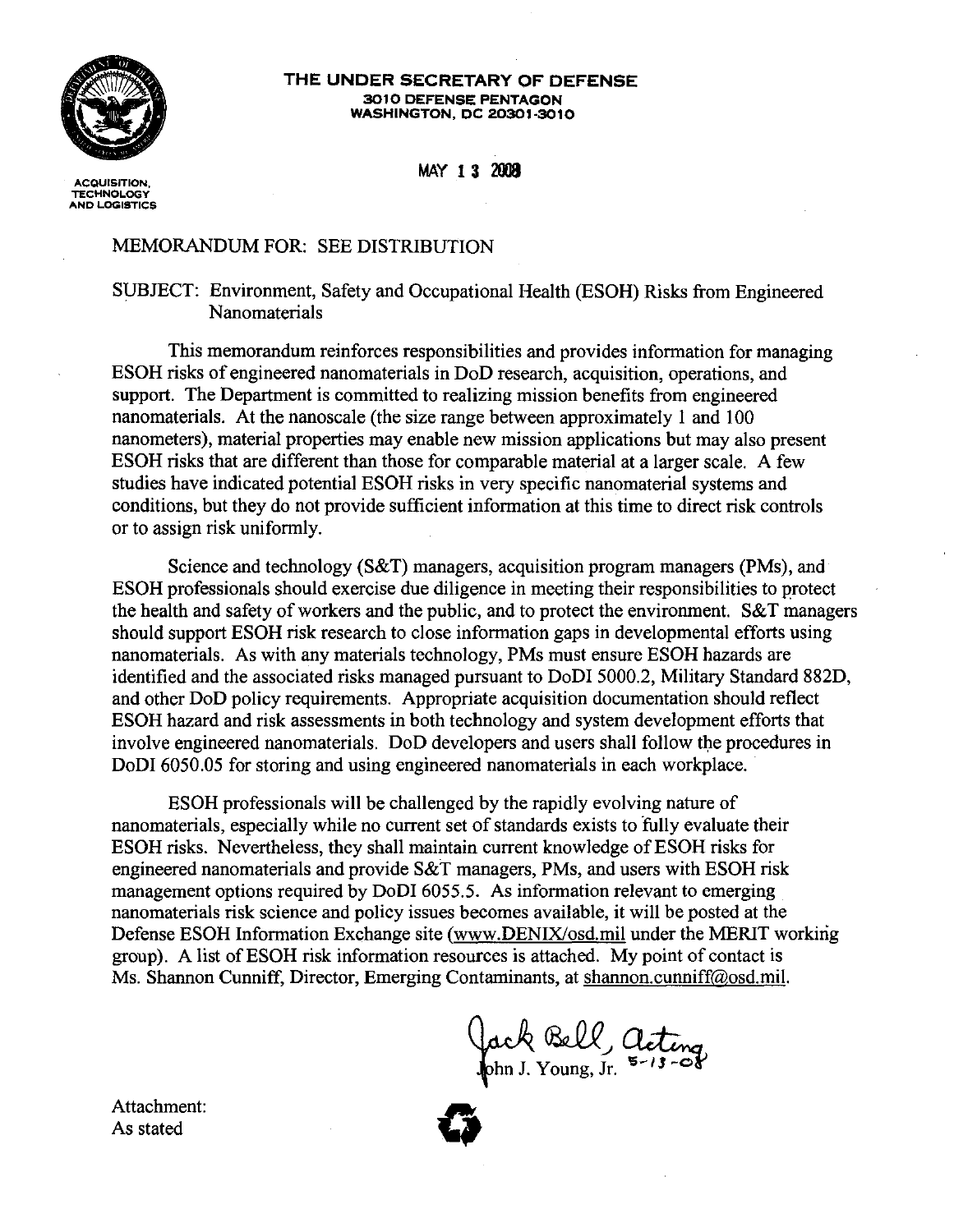DISTRIBUTION:

UNDER SECRETARY OF DEFENSE FOR PERSONNEL AND READINESS DEPUTY UNDER SECRETARY OF DEFENSE (ACQUISITION AND TECHNOLOGY) DEPUTY UNDER SECRETARY OF DEFENSE (LOGISTICS & MATERIEL READINESS) DEPUTY UNDER SECRETARY OF DEFENSE (INSTALLATIONS AND ENVIRONMENT) DIRECTOR, DEFENSE RESEARCH AND ENGINEERING ASSISTANT SECRETARY OF DEFENSE (HEALTH AFFAIRS) SERVICE ACQUISITION EXECUTIVES ASSISTANT TO THE SECRETARY OF DEFENSE NUCLEAR & CHEMICAL & BIOLOGICAL DEFENSE PROGRAM DIRECTOR, MISSILE DEFENSE AGENCY ASSISTANT SECRETARY OF THE ARMY (INSTALLATIONS & ENVIRONMENT) ASSISTANT SECRETARY OF THE NAVY (INSTALLATIONS & ENVIRONMENT) ASSISTANT SECRETARY OF THE AIR FORCE (INSTALLATIONS, ENVIRONMENT & LOGISTICS) DIRECTOR, DEFENSE TEST RESOURCE MANAGEMENT CENTER

DEPUTY GENERAL COUNSEL (ENVIRONMENT AND INSTALLATIONS)